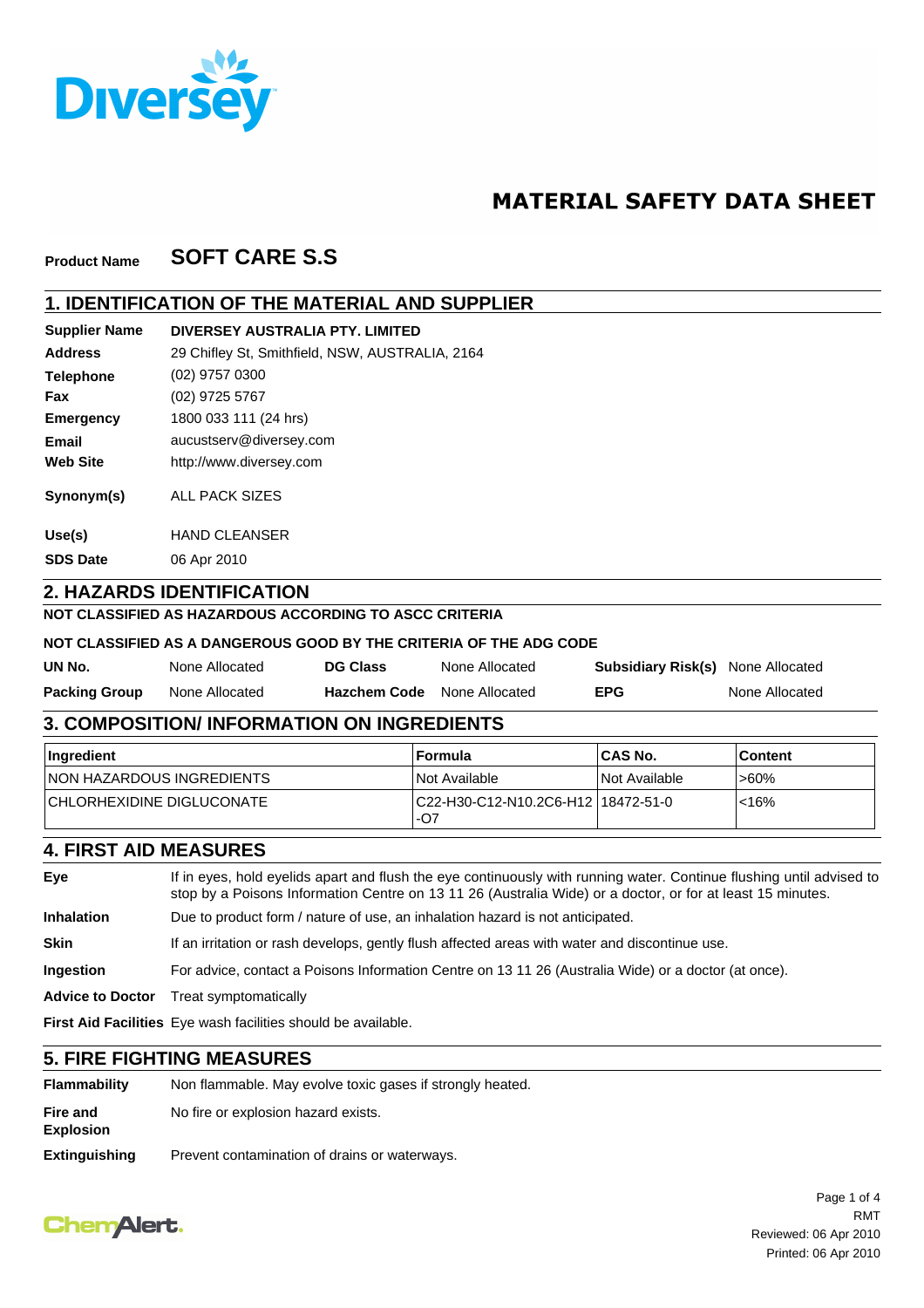# **Product Name SOFT CARE S.S**

**Hazchem Code** None Allocated

### **6. ACCIDENTAL RELEASE MEASURES**

may be slippery.

**Controls**

**Spillage** If spilt (bulk), mop up area. Use personal protective equipment. Clean spill site with water. CAUTION: Spill site

#### **7. STORAGE AND HANDLING**

Store in a cool, dry, well ventilated area, removed from foodstuffs. Ensure containers are adequately labelled, protected from physical damage and sealed when not in use. **Storage**

**Handling** No special handling requirements are necessary.

### **8. EXPOSURE CONTROLS/ PERSONAL PROTECTION**

**Exposure Stds** No exposure standard(s) allocated.

**Biological Limits** No biological limit allocated.

**Engineering** No special precautions are normally required when handling this product.

Personal Protective Equipment is not required under normal conditions of use.Protection of hands: Rinse and dry hands after use. For prolonged contact protection for the skin may be necessary. **PPE**

> Eye protection: Safety glasses are not normally required. However, their use is recommended in those cases where handling the undiluted product involves a risk of splashing. With prolonged use, wear: rubber or PVC gloves and safety glasses.

# **9. PHYSICAL AND CHEMICAL PROPERTIES**

| Appearance              | VISCOUS CLEAR SLIGHTLY YELLOW<br><b>LIQUID</b> | <b>Solubility (Water)</b>    | <b>SOLUBLE</b>                  |
|-------------------------|------------------------------------------------|------------------------------|---------------------------------|
| Odour                   | <b>CHARACTERISTIC ODOUR</b>                    | <b>Specific Gravity</b>      | $1.035 - 1.045$ (Approximately) |
| pH                      | $7.75 - 8.25$                                  | % Volatiles                  | $> 60 %$ (Water)                |
| <b>Vapour Pressure</b>  | 18 mm Hg @ 20°C                                | Flammability                 | <b>NON FLAMMABLE</b>            |
| <b>Vapour Density</b>   | NOT AVAILABLE                                  | <b>Flash Point</b>           | NOT RELEVANT                    |
| <b>Boiling Point</b>    | 100°C (Approximately)                          | <b>Upper Explosion Limit</b> | NOT RELEVANT                    |
| <b>Melting Point</b>    | $< 0^{\circ}$ C                                | <b>Lower Explosion Limit</b> | <b>NOT RELEVANT</b>             |
| <b>Evaporation Rate</b> | AS FOR WATER                                   |                              |                                 |

### **10. STABILITY AND REACTIVITY**

| Chemical Stability         | Stable under recommended conditions of storage.             |
|----------------------------|-------------------------------------------------------------|
| <b>Conditions to Avoid</b> | Avoid heat, sparks, open flames and other ignition sources. |
| <b>Material to Avoid</b>   | Compatible with most commonly used materials.               |
| <b>Decomposition</b>       | May evolve toxic gases if heated to decomposition.          |
| <b>Hazardous Reactions</b> | Hazardous polymerization is not expected to occur.          |
|                            |                                                             |

### **11. TOXICOLOGICAL INFORMATION**

| <b>Health Hazard</b><br>Summary | Under normal conditions of use, adverse health effects are not anticipated.                                                                                        |
|---------------------------------|--------------------------------------------------------------------------------------------------------------------------------------------------------------------|
| Eye                             | Due to product form and nature of use, the potential for exposure is reduced. However, direct contact may result<br>in irritation, lacrimation and conjunctivitis. |
| <b>Inhalation</b>               |                                                                                                                                                                    |
| <b>Skin</b>                     | Prolonged or repeated contact may result in mild irritation. Some individuals may experience allergic reaction.                                                    |
| Ingestion                       | Ingestion of large quantities may result in nausea, vomiting and gastrointestinal irritation.                                                                      |
| <b>Toxicity Data</b>            | CHLORHEXIDINE DIGLUCONATE (18472-51-0)<br>LD50 (Ingestion): 1260 mg/kg (mouse)<br>LD50 (Intravenous): 12 900 ug/kg (mouse)                                         |

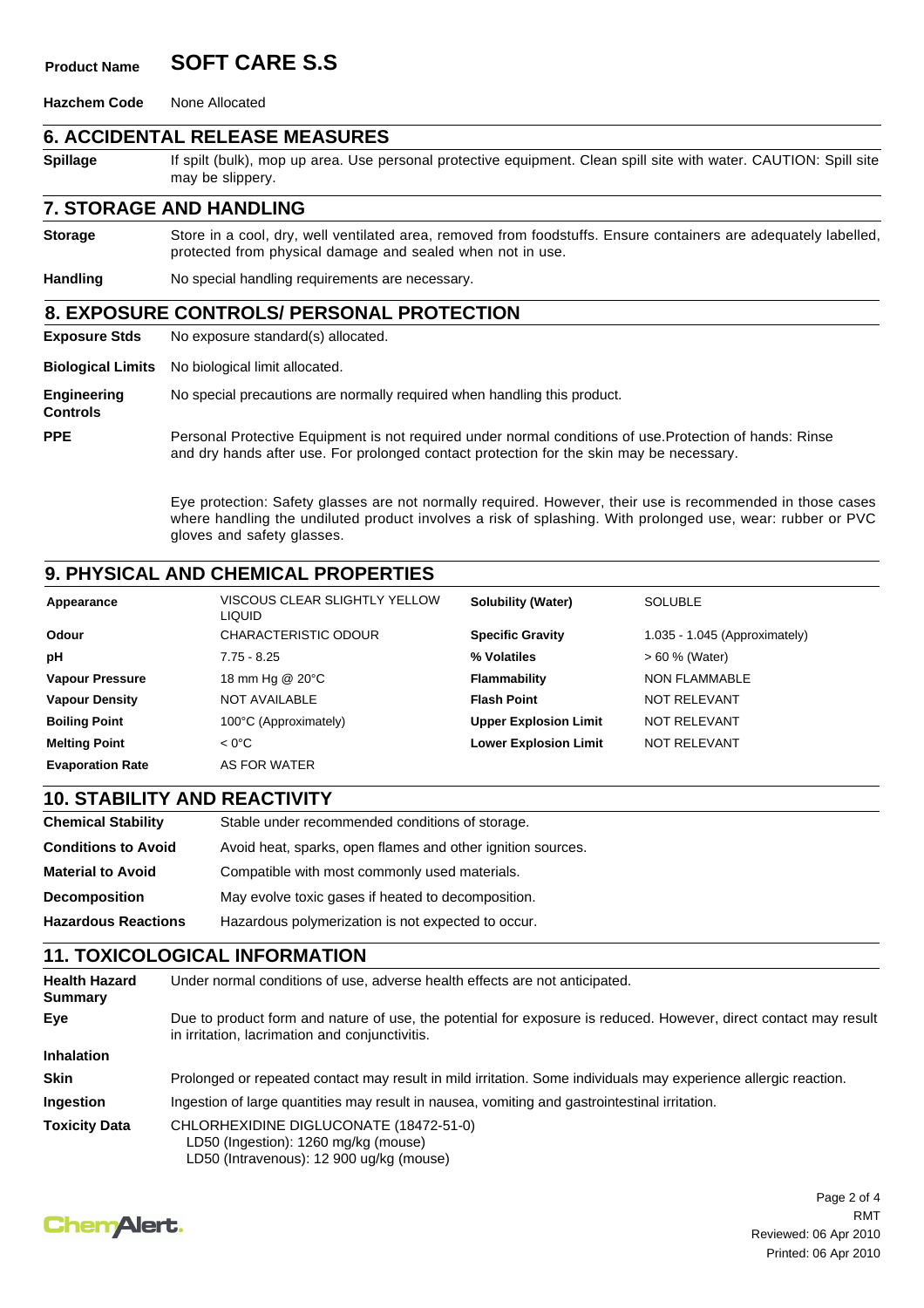# **Product Name SOFT CARE S.S**

 LD50 (Skin): > 5000 mg/kg (rabbit) LD50 (Subcutaneous): 1140 mg/kg (mouse)

### **12. ECOLOGICAL INFORMATION**

**Environment** This product is not anticipated to cause adverse effects to animal or plant life if released to the environment in small quantities. Not expected to bioaccumulate.

**Persistence /** This product is readily biodegradable.

**Degradability**

### **13. DISPOSAL CONSIDERATIONS**

| <b>Waste Disposal</b> | No special precautions are required for the disposal of this product. |
|-----------------------|-----------------------------------------------------------------------|
| Legislation           | Dispose of in accordance with relevant local legislation.             |

#### **14. TRANSPORT INFORMATION**

#### **NOT CLASSIFIED AS A DANGEROUS GOOD BY THE CRITERIA OF THE ADG CODE**

| <b>Shipping Name</b> | None Allocated |                     |                |                                          |                |
|----------------------|----------------|---------------------|----------------|------------------------------------------|----------------|
| UN No.               | None Allocated | <b>DG Class</b>     | None Allocated | <b>Subsidiary Risk(s)</b> None Allocated |                |
| <b>Packing Group</b> | None Allocated | <b>Hazchem Code</b> | None Allocated | <b>EPG</b>                               | None Allocated |

#### **15. REGULATORY INFORMATION**

**Poison Schedule** A poison schedule number has not been allocated to this product using the criteria in the Standard for the Uniform Scheduling of Drugs and Poisons (SUSDP).

**AICS** All chemicals listed on the Australian Inventory of Chemical Substances (AICS).

### **16. OTHER INFORMATION**

**Additional Information** ABBREVIATIONS: ADB - Air-Dry Basis.

BEI - Biological Exposure Indice(s) CAS# - Chemical Abstract Service number - used to uniquely identify chemical compounds. CNS - Central Nervous System. EINECS - European INventory of Existing Commercial chemical Substances. IARC - International Agency for Research on Cancer. M - moles per litre, a unit of concentration. mg/m3 - Milligrams per cubic metre. NOS - Not Otherwise Specified. NTP - National Toxicology Program. OSHA - Occupational Safety and Health Administration. pH - relates to hydrogen ion concentration using a scale of 0 (high acidic) to 14 (highly alkaline). ppm - Parts Per Million. RTECS - Registry of Toxic Effects of Chemical Substances. TWA/ES - Time Weighted Average or Exposure Standard. HEALTH EFFECTS FROM EXPOSURE: It should be noted that the effects from exposure to this product will depend on several factors including: frequency and duration of use; quantity used; effectiveness of control measures; protective equipment used and method of application. Given that it is impractical to prepare a Chem Alert report which would encompass all possible scenarios, it is anticipated that users will assess the risks and apply control methods where appropriate. PERSONAL PROTECTIVE EQUIPMENT GUIDELINES: The recommendation for protective equipment contained within this Chem Alert report is provided as a guide only. Factors such as method of application, working environment, quantity used, product concentration and the availability of engineering controls should be considered before final selection of personal protective equipment is made. **Report Status** This document has been compiled by RMT on behalf of the manufacturer of the product and serves as the manufacturer's Safety Data Sheet ('SDS').

> It is based on information concerning the product which has been provided to RMT by the manufacturer or obtained from third party sources and is believed to represent the current state of knowledge as to the appropriate safety and handling precautions for the product at the time of issue. Further clarification regarding any aspect of the product should be obtained directly from the manufacturer.



Page 3 of 4 Reviewed: 06 Apr 2010 Printed: 06 Apr 2010 RMT